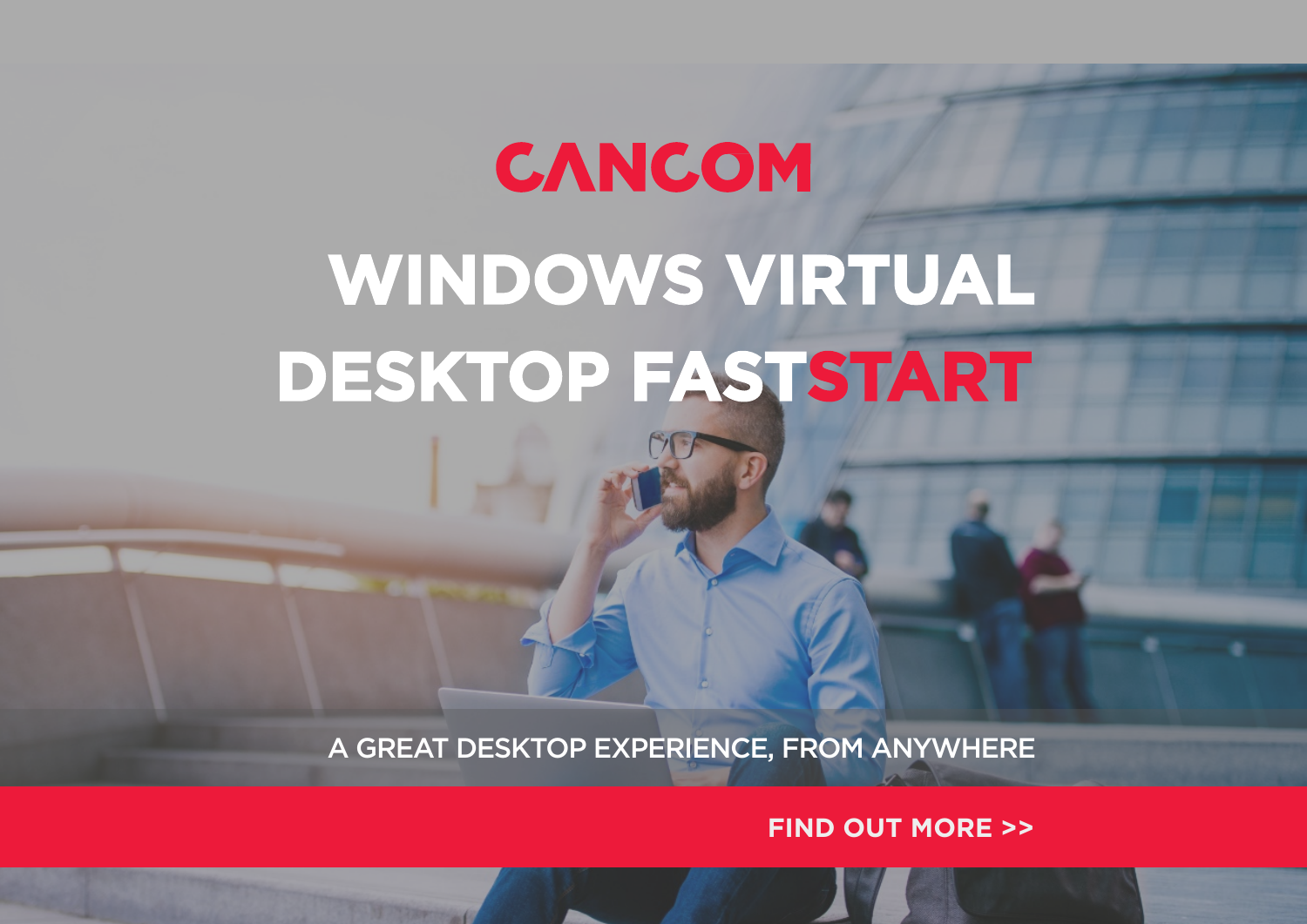### **KEY CHALENGES**

Since COVID-19 began many offices and sites have closed. Organisations with on prem data centres are now relying heavily on VDI for employee remote access. This sudden pressure on VDI is causing capacity issues, especially at peak times.

**VDI MAXED OUT SUPPLY CHAIN ISSUES FUTURE UNKNOWN**

**1 2 3**

No one could have predicted, or planned for the events of the past few months. As a result, the huge volumes of employees now working from home has put an unprecedented strain on VDI solutions.

Many on prem VDI solutions are simply unable to scale quickly enough, or cheaply enough, to meet this sudden demand.

Additionally, many of the world's supply chains are now disrupted. Making it simply too long and too expensive to scale VDI solutions hosted in an on prem data centre.

Even if the right hardware is available, with the immediate future unknown, a CAPEX-heavy solution would be a risky move.

Rather, CIOs and tech leaders need a cloud-based, scalable VDI solution that can be dialled down, as and when employees head back to the office - or back up again - if required.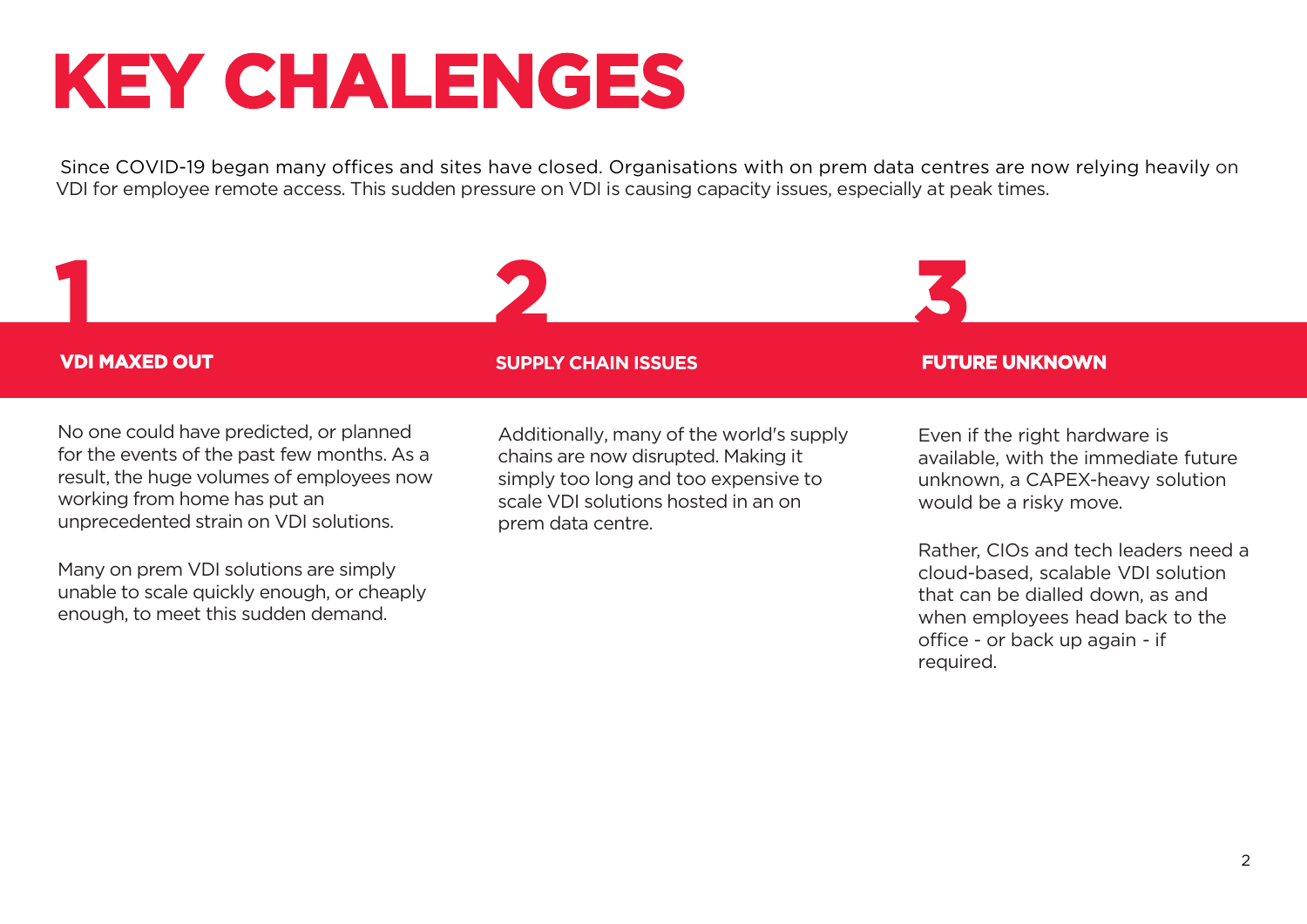### **SCALE CAPACITY OVERNIGHT**

### **THE SOLUTION: WINDOWS VIRTUAL DESKTOP FASTSTART (WVD)**

CANCOM's FastStart service is helping organisations across different sectors, quickly and cost-effectively scale their VDI infrastructure, for 1000's of desktops in the Cloud. Available on a scalable, per user, per desktop basis, employees based remotely, or at home, can enjoy the same desktop experience as if they were in the office.



Quickly shrink capacity down, and scale it back up again.



### **SECURE**

Remote working, on any device, with no risk of data stored locally.





#### **EASY TO MANAGE**

Centralised self-serve IT management with CANCOM's 1<sup>st</sup>/2<sup>nd</sup>/3<sup>rd</sup> line support if required.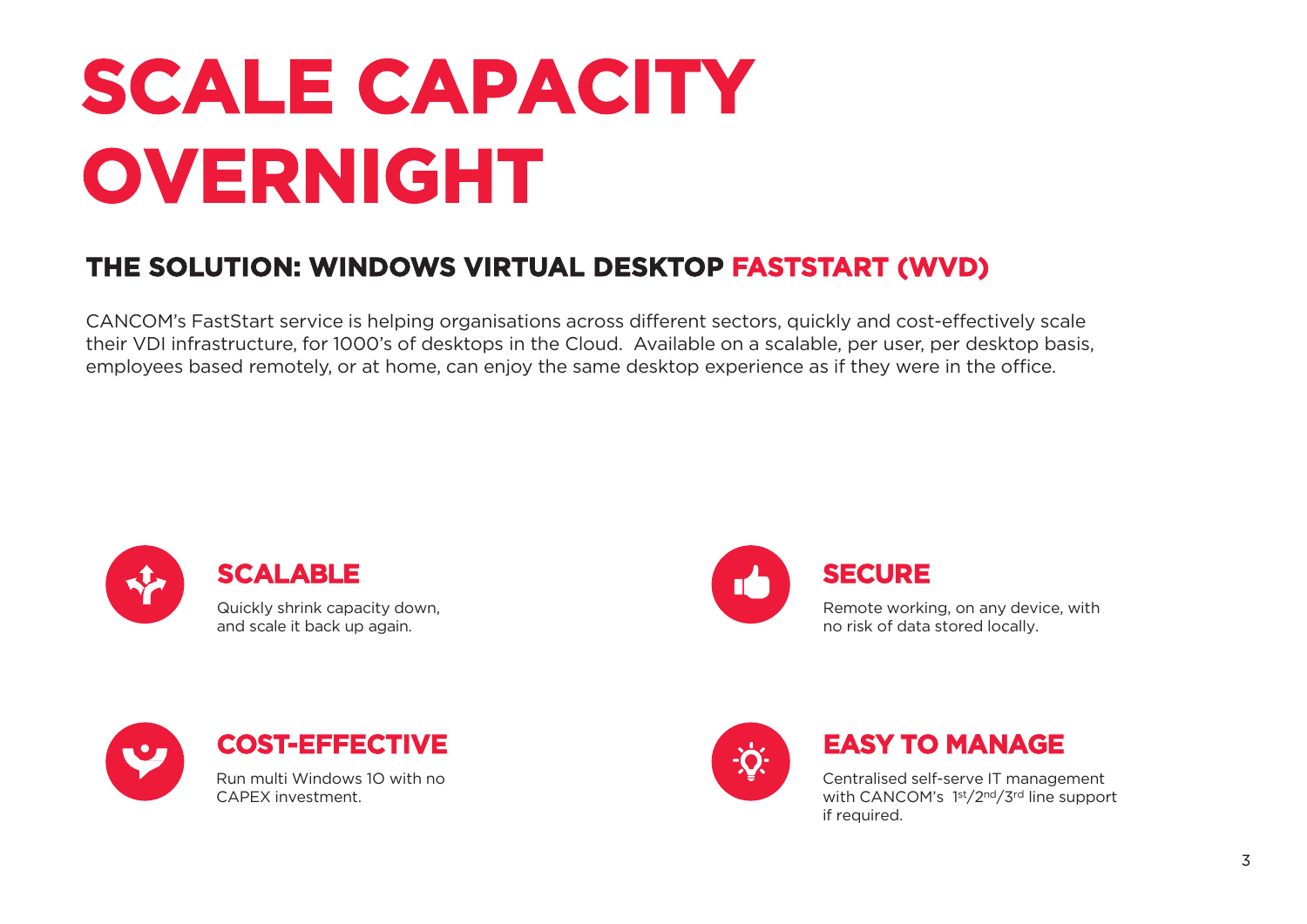

# **CUSTOMER EXAMPLES**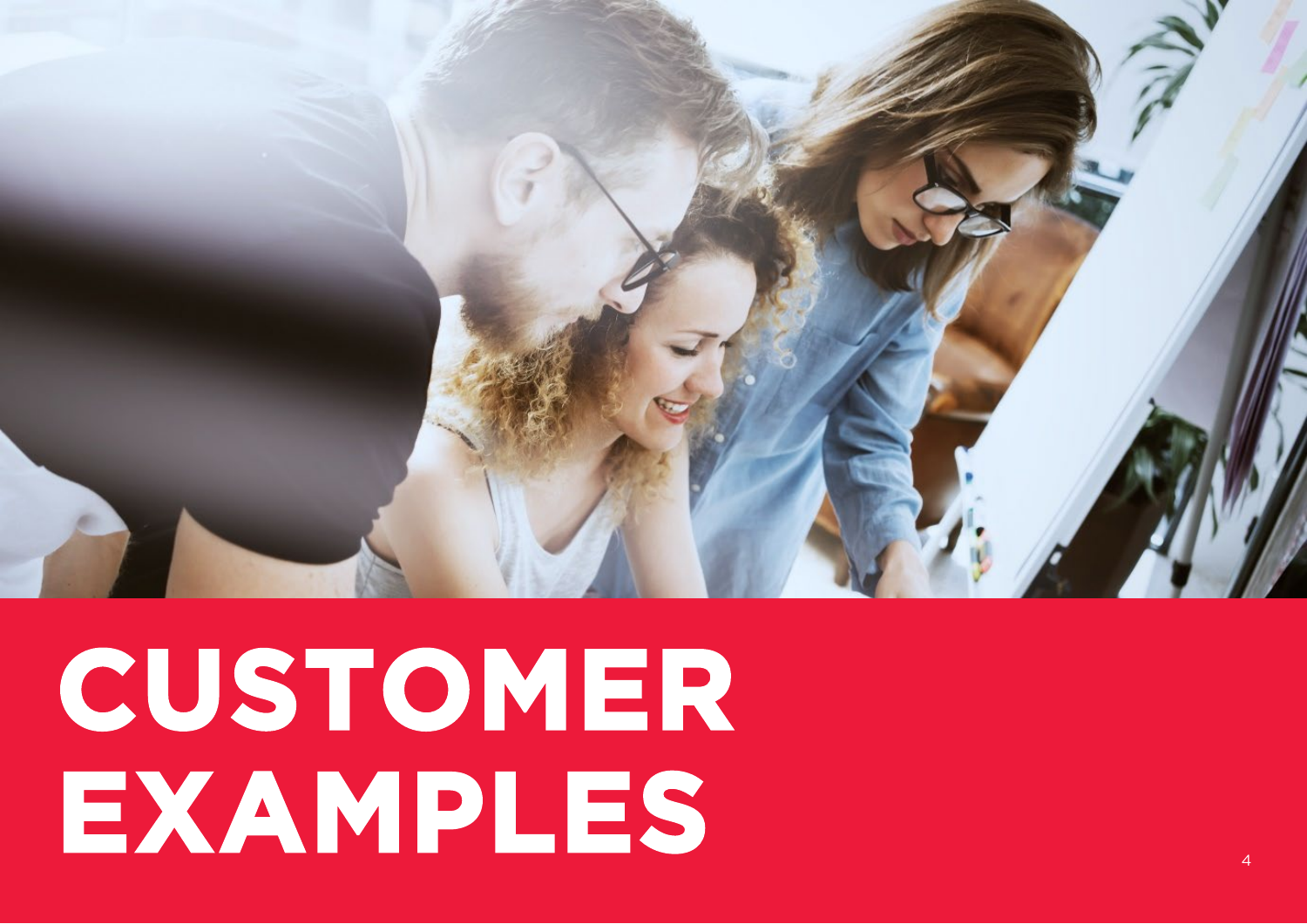## FINANCIAE SERVICES

In response to the coronavirus, a leading private equity and investment firm asked CANCOM to help them rapidly scale their remote working. Within days our Windows Desktop FastStart service provided the secure, remote access needed and a single platform for business continuity planning. Our quick deployment helped analysts and fund managers in 9 different countries closely track and monitor fluctuating markets, from home. Crucially, security and compliance features fully comply with FSI regulations.

Data stays in the Cloud | Centralised IT Management | Fully scalable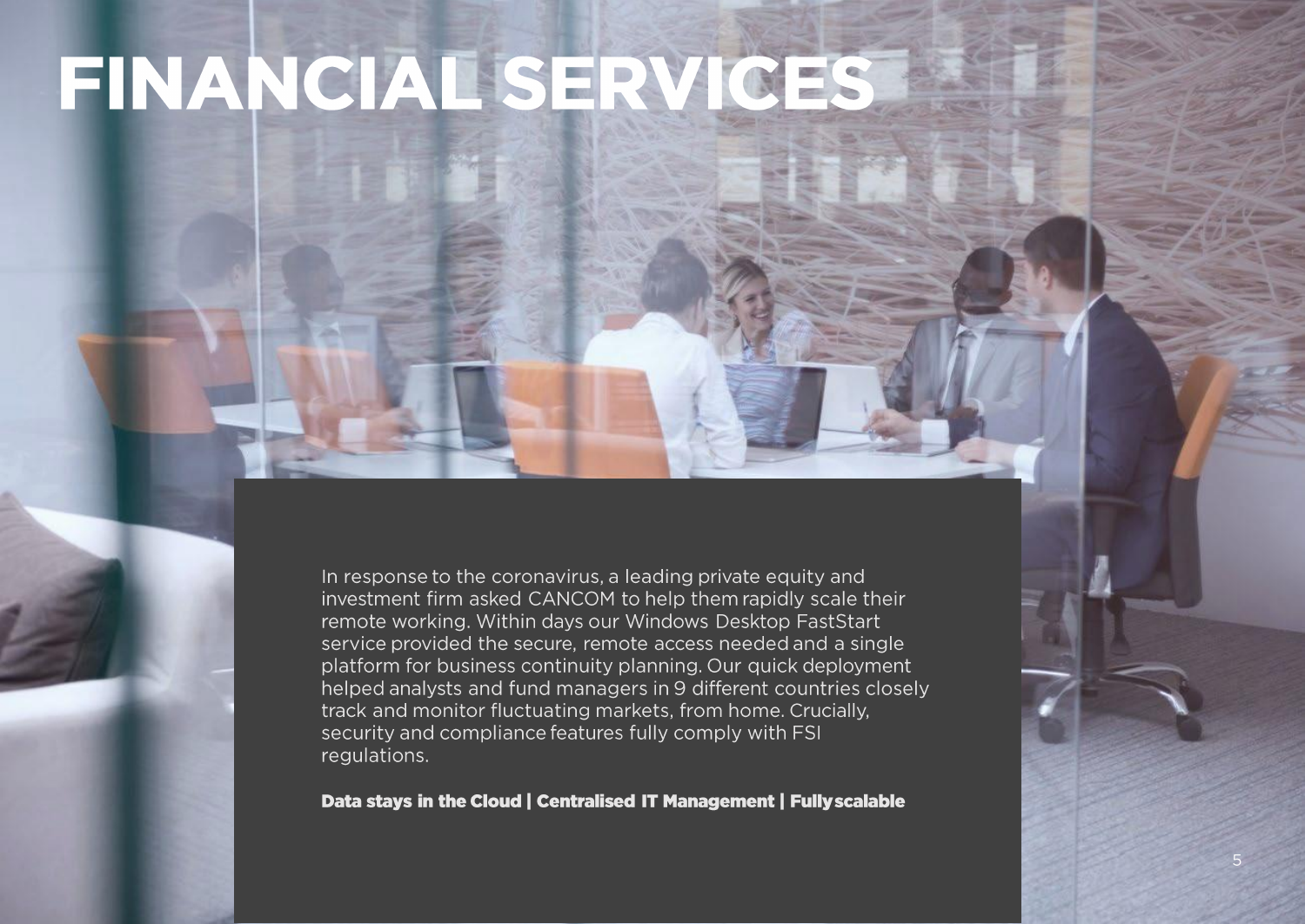## **THE POLICE FORCE**

We are currently working with, and enabling, a UK police force to rapidly deploy Windows Virtual Desktop (WVD) for their back-office staff. This will allow Police staff to securely log onto a familiar Windows 10 desktop from any location with their personalised desktop, settings and applications in place. Resulting in a truly flexible working environment that enables back-office teams to maintain their productivity while working remotely, such as in today's Covid-19 environment. Coupling Multi-Factor Authentication with the secure virtual environment of Windows 10 in WVD, the risk of sensitive data being stored locally is eliminated.

Compliant | Scalable | Cost-effective

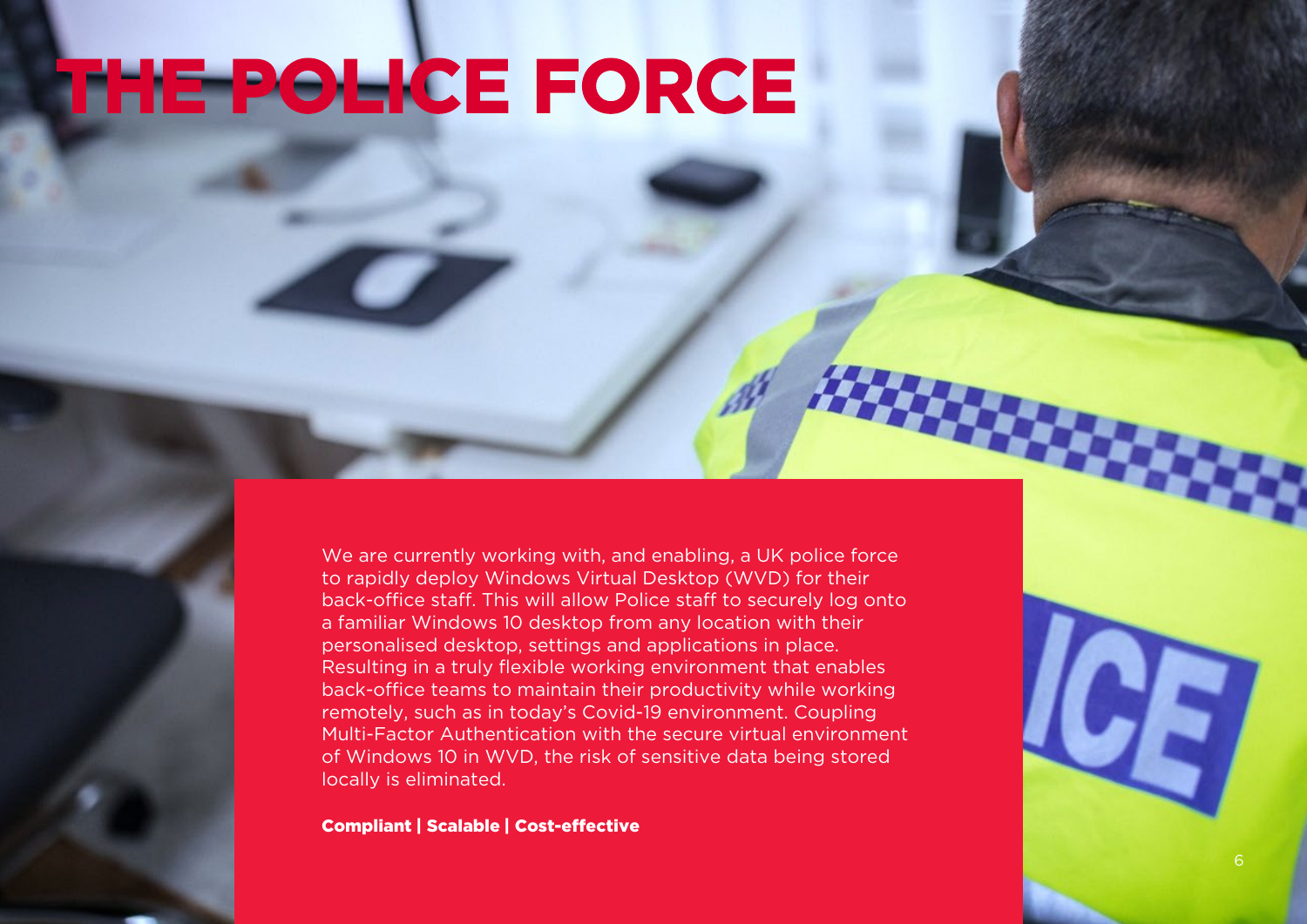### **CENTRAL GOVERNMENT**

Our Windows Virtual Desktop FastStart service recently delivered scalable, remote desktop access for a leading government agency involved in the fight against crime. Due to the highly sensitive nature of their work, not all employees can work remotely. However, using Windows Virtual Desktop combined with the right security and risk controls in place, over 70% of employees can now work securely from home, or remotely.

#### Data stays in the Cloud | Secure | Compliant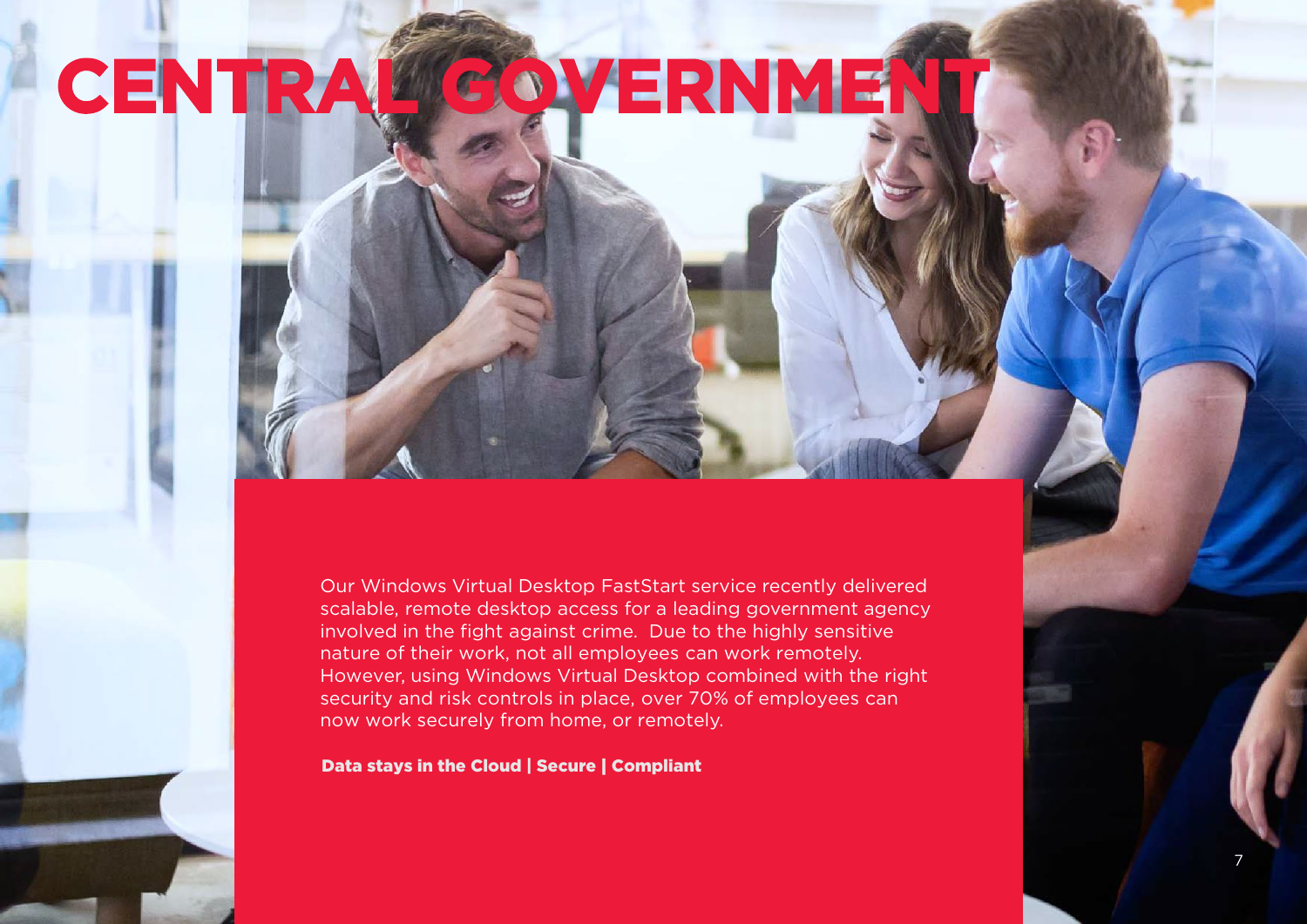### **ABOUT US**

Our complete IT solution includes: robust consultancy, innovative design, best-practice deployment plus management and support from our UK & Ireland DataCentres.

CANCOM is listed on the German Stock Exchange and is part of the CANCOM group based inGermany.





**TECHNICAL EXPERTS & BUSINESSVISIONARIES**



**HAPPY CUSTOMERS**

**60+**

**LOCATIONSACROSS EUROPE & THEUS**